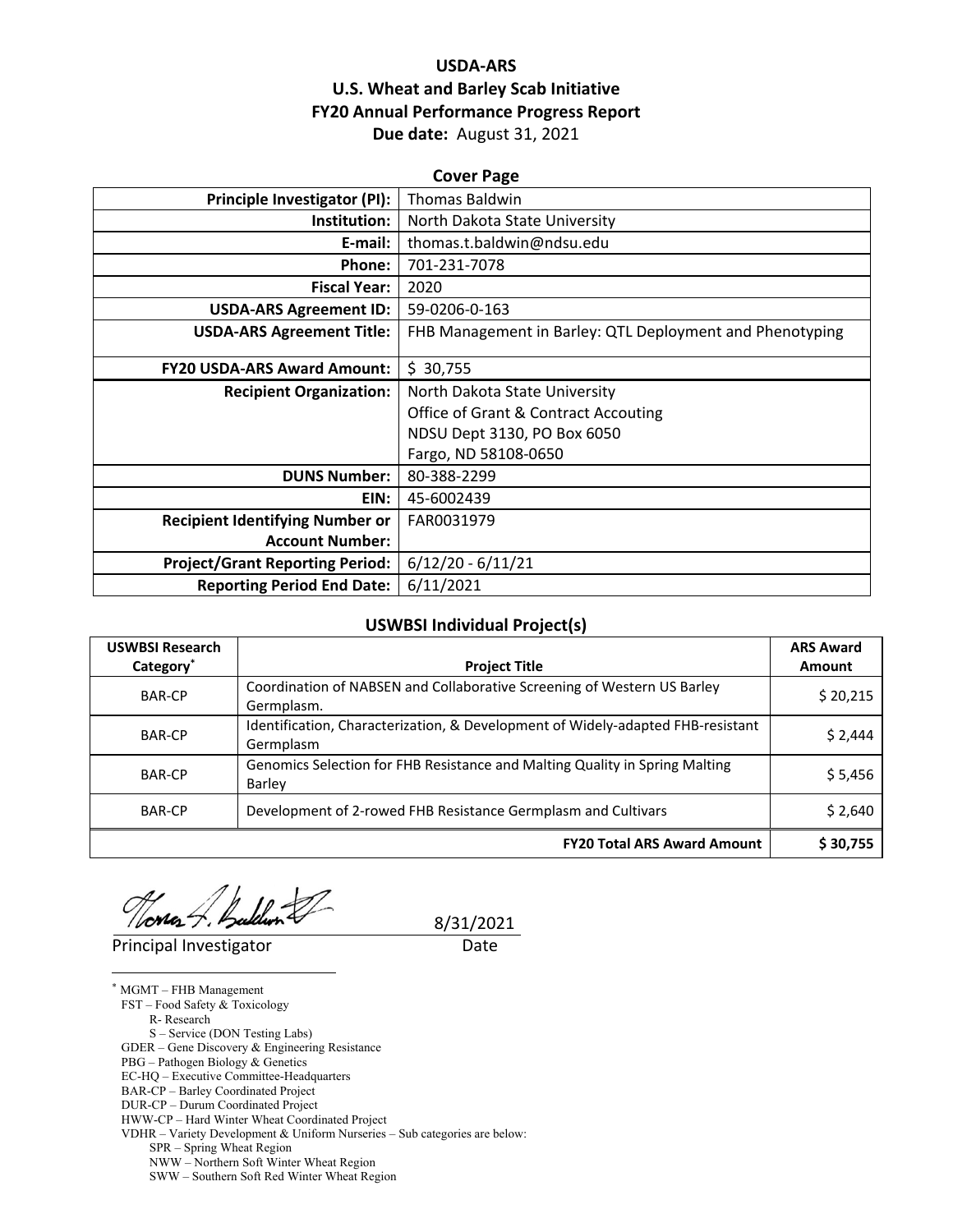**Project 1:** *Coordination of NABSEN and Collaborative Screening of Western US Barley Germplasm.*

## **1. What are the major goals and objectives of the research project?**

Major goals and objectives of this research project is to promote collaboration between North American barley breeding programs to advance and distribute elite barley germplasm with resistance to Fusarium head blight.

**2. What was accomplished under these goals or objectives?** *(For each major goal/objective, address these three items below.)*

## **a) What were the major activities?**

Our project coordinated the assessment of advanced breeding lines and managed the FHB misted/inoculated nurseries in Fargo and Langdon, ND. These activities include coordinating, receiving, distributing lines from the University of Minnesota, Busch Ag, USDA‐ARS Canadian breeding Group and NDSU breeding programs.

#### **b) What were the significant results?**

Our project evaluated a total of 45 advanced breeding lines planted in short rows and with 3 replications in Fargo and Langdon, ND misted nurseries. The misted nurseries were inoculated with infected FHB corn spawn to ensure good infection. Heading date, FHB incidence and severity notes were collected along with DON accumulation. Five lines were equal to or less then the resistant 2‐rowed variety; Conlon which had 9.8 ppm DON.

#### **c) List key outcomes or other achievements.**

NABSEN trials continue to inform breeding programs of the progress of their advanced lines in developing the highest levels of FHB resistance. Advanced lines with FHB resistance will be used as parents to make crosses to other breeding lines to ensure incorporation of FHB resistances.

# **3. Was this research impacted by the COVID‐19 pandemic (i.e. university shutdowns and/or restrictions, reduced or lack of support personnel, etc.)? If yes, please explain how this research was impacted or is continuing to be impacted.**

Members of my team were directly affected by COVID‐19 and field ratings in Fargo and Langdon had to be delayed. However, rating was still accomplished effectively later in the season. Travel restrictions was also an issue and limited travel to Langdon for more attentive management. Additionally, we agreed to plant additional barley breeding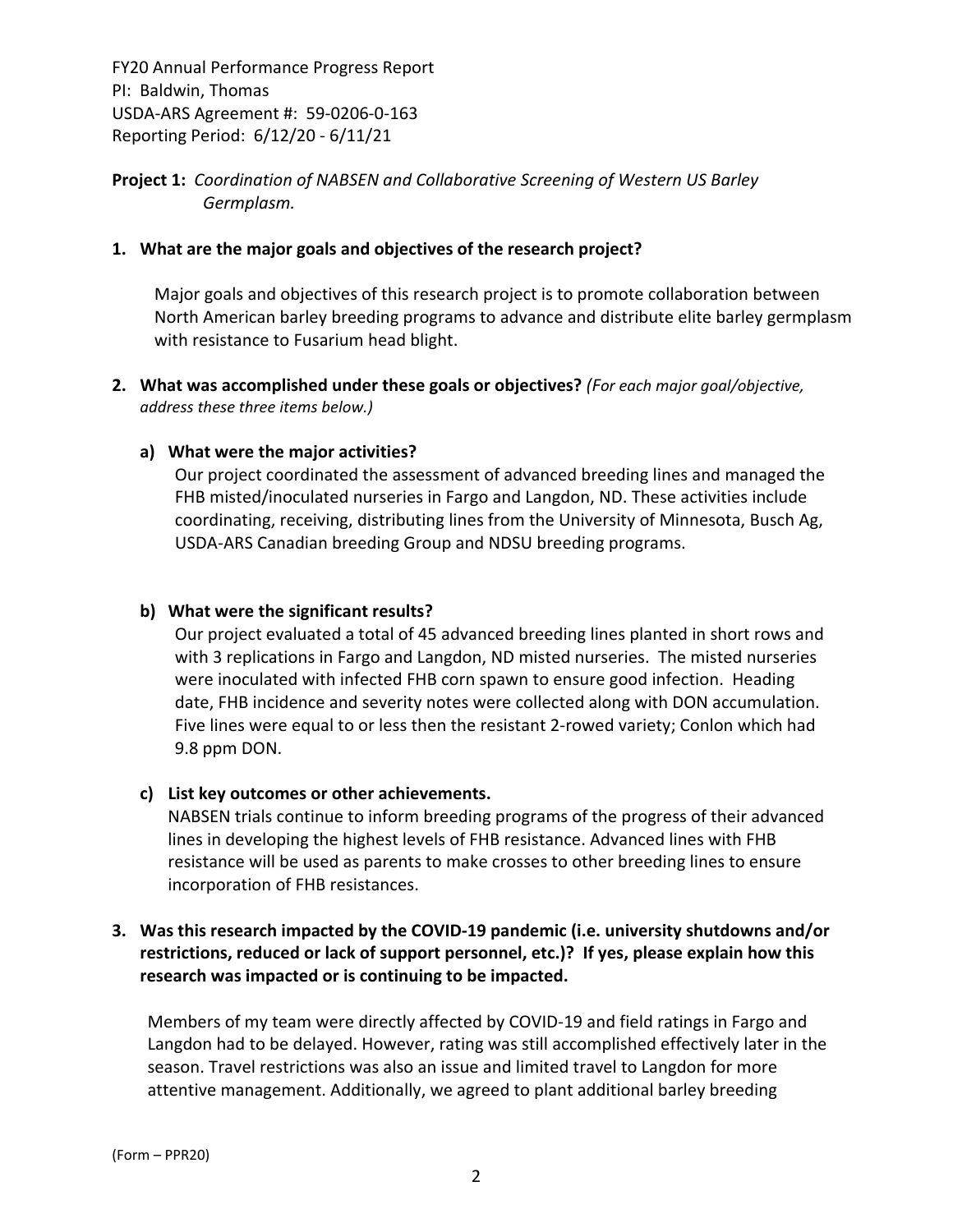> materials from the North Dakota and other Universities for assessment in our misted nurseries in Fargo and Langdon. As a result, the size of our Fargo and Langdon misting nurseries were increased to provide testing for their materials. Cost of travel was also increased due to the requirement to travel in separate vehicles to limit the spread of potential COVID cases.

#### **4. What opportunities for training and professional development has the project provided?**

In NDSU, two undergraduate student workers were trained in preparation for planting, scoring, maintaining hill plots, and harvesting

#### **5. How have the results been disseminated to communities of interest?**

The NABSEN report for 2020 has been submitted to all NABSEN collaborators in February of 2021 and later to USWBSI\*. This information can be excessed online. The data is also uploaded to the T3 data base.

\*Later reporting to USWBSI was due to a miscommunication that was resolved.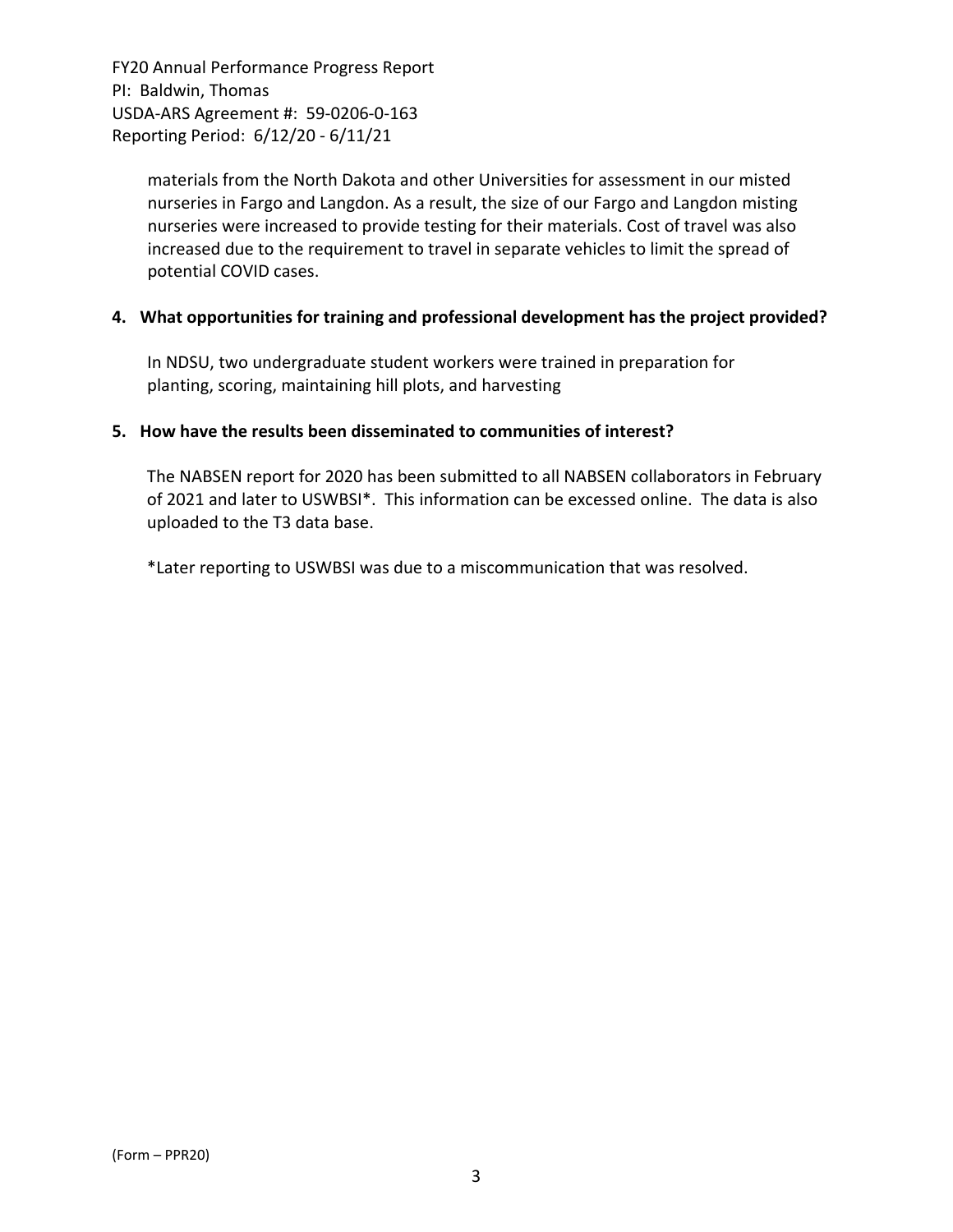# **Project 2:** *Identification, Characterization, & Development of Widely‐adapted FHB‐resistant Germplasm*

#### **1. What are the major goals and objectives of the research project?**

The major goal of this project is to broaden the adaptability of Aberdeen Idaho barley germplasm by production elite spring germplasm with broad spectrum disease resistance and investigate fungal biomass estimated qPCR as a screening tool for selection of low‐DON lines. Seed increases of recombinant inbred lines or Double haploid lines will be conducted in 2020, for field testing in 2021 in Fargo and Langdon, ND.

**2. What was accomplished under these goals or objectives?** *(For each major goal/objective, address these three items below.)*

#### **a) What were the major activities?**

Major activities include communicating and establishing protocols for screening procedures in 2021. Recombinant inbred lines and double haploid lines where increased in Idaho field in 2020 with assistance from our program.

# **b) What were the significant results?**

Lines were increased for 2021 field trials.

#### **c) List key outcomes or other achievements.**

Increased lines for 2021 field trials and coordination of field trails for 2021 was the only outcome for this project this year.

# **3. Was this research impacted by the COVID‐19 pandemic (i.e. university shutdowns and/or restrictions, reduced or lack of support personnel, etc.)? If yes, please explain how this research was impacted or is continuing to be impacted.**

COVID made travel complex. Despite these barriers, my program traveled to Idaho to provide extra time and labor to complete harvesting of field increase lines for 2021 trials.

#### **4. What opportunities for training and professional development has the project provided?**

No training was provided from my program for this project at this time.

#### **5. How have the results been disseminated to communities of interest?**

Email communications and material distribution has been accomplished in 2020 for field trials in 2021.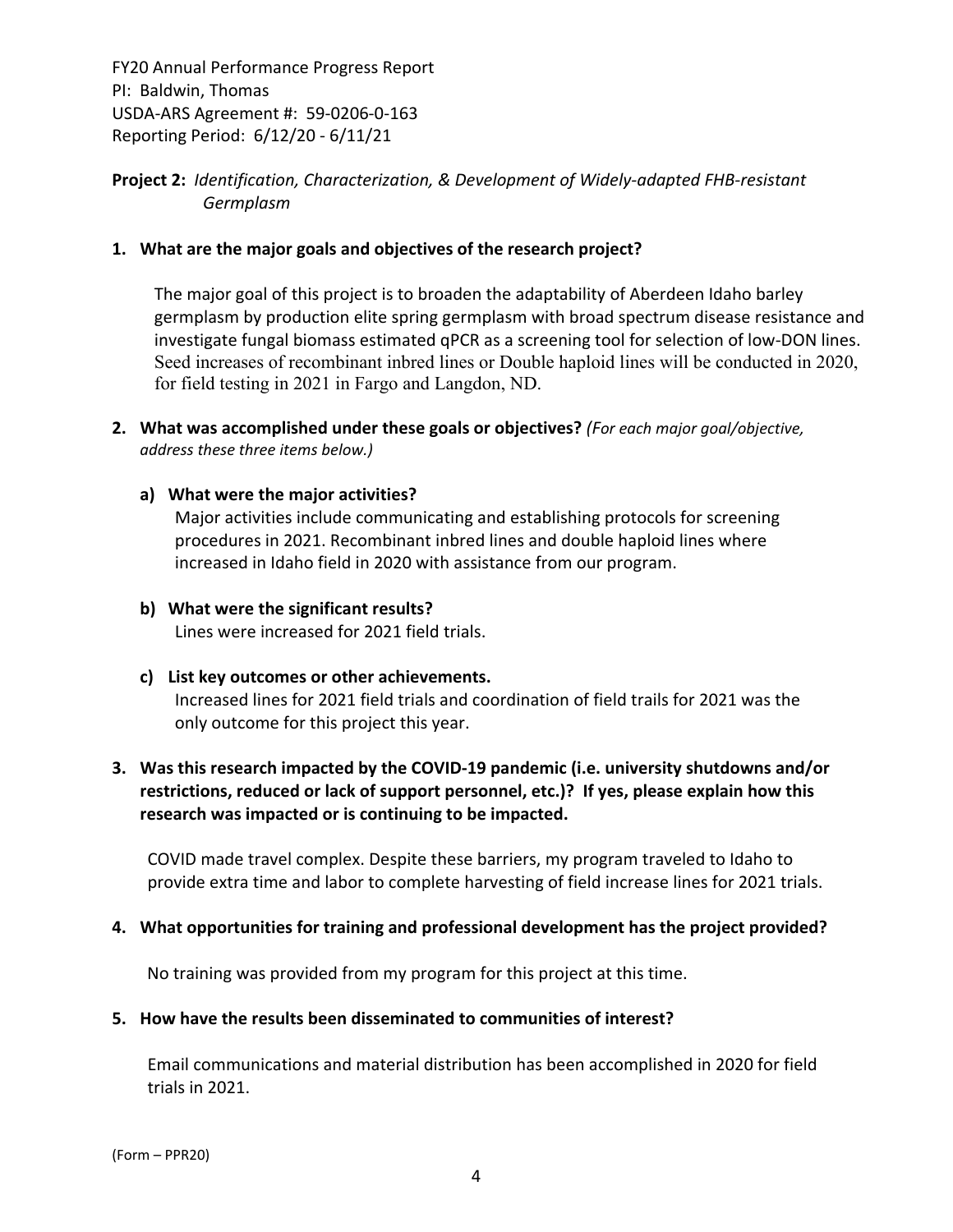**Project 3:** *Genomics Selection for FHB Resistance and Malting Quality in Spring Malting Barley*

## **1. What are the major goals and objectives of the research project?**

The major goals and objectives of this research project is to evaluate the FHB resistance of malt quality advanced lines in a training population selected to represent the Aberdeen, ID spring malt barley breeding program

**2. What was accomplished under these goals or objectives?** *(For each major goal/objective, address these three items below.)*

#### **a) What were the major activities?**

Two replications of 248 lines from the Aberdeen, ID spring malt barley breeding program was planted, maintained, inoculated, scored, and harvested in two North Dakota FHB misted nurseries in Fargo and Langdon.

#### **b) What were the significant results?**

Significant results from this project includes adequate levels of FHB incidence in both nurseries to differentiate FHB reactions to lines in the training population.

#### **c) List key outcomes or other achievements.**

Key outcomes and achievements include reporting disease scoring and DON results from the Fargo and Langdon nurseries to the USDA‐ARS breeders to use in their genomic selection program

# **3. Was this research impacted by the COVID‐19 pandemic (i.e. university shutdowns and/or restrictions, reduced or lack of support personnel, etc.)? If yes, please explain how this research was impacted or is continuing to be impacted.**

Members of my team were directly affected by COVID‐19 and field ratings in Fargo and Langdon had to be delayed. However, rating was still accomplished effectively later in the season. Travel restrictions was also an issue and limited travel to Langdon for more attentive management. Additionally, we agreed to plant additional barley breeding materials from the North Dakota and other Universities for assessment in our misted nurseries in Fargo and Langdon. As a result, the size of our Fargo and Langdon misting nurseries were increased to provide testing for their materials. Cost of travel was also increased due to the requirement to travel in separate vehicles to limit the spread of potential COVID cases.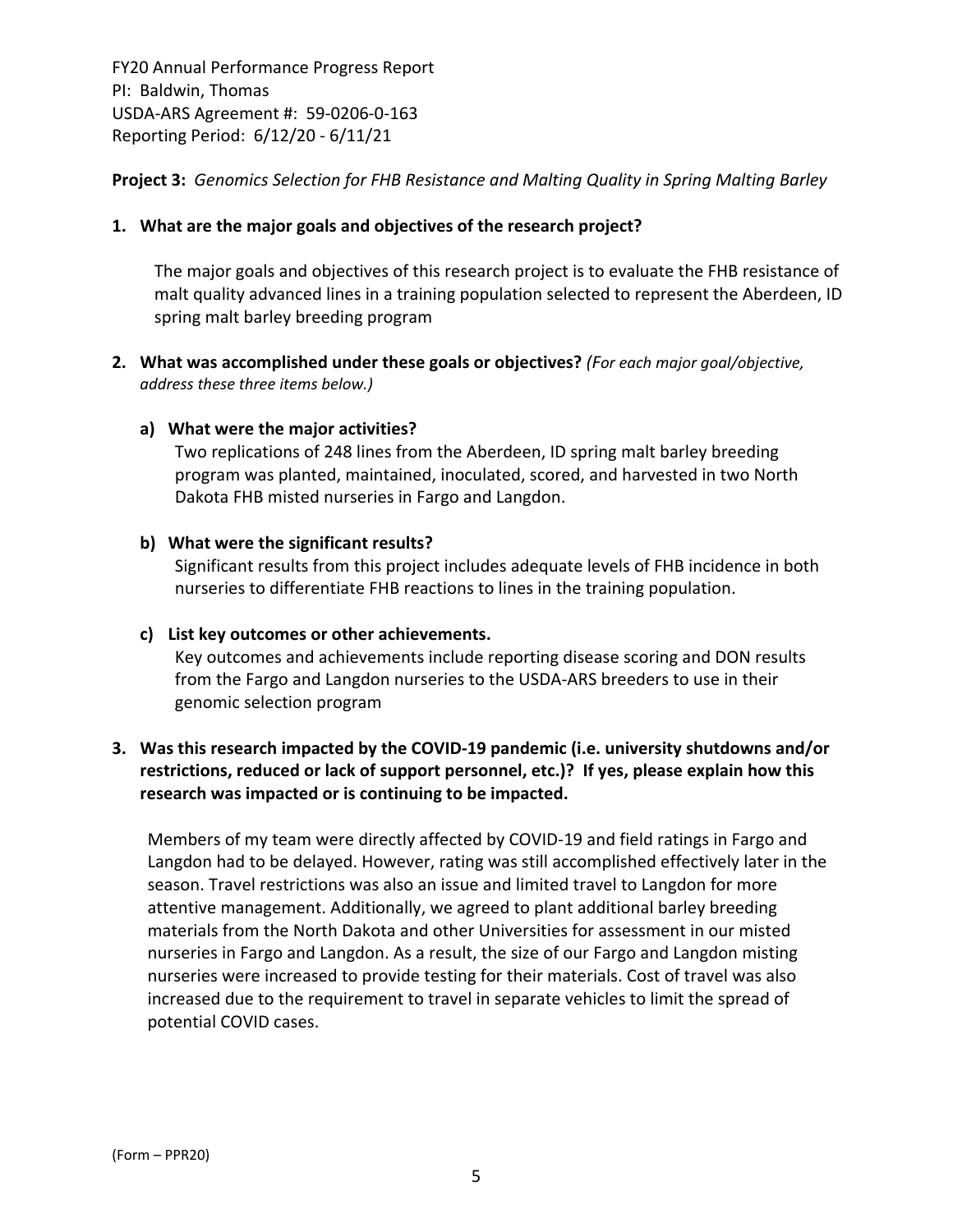## **4. What opportunities for training and professional development has the project provided?**

In NDSU, two undergraduate student workers were trained in preparation for planting, scoring, maintaining hill plots, and harvesting

## **5. How have the results been disseminated to communities of interest?**

Results were shared with USDA‐ARS breeders in Aberdeen, ID in excel sheets via email communications.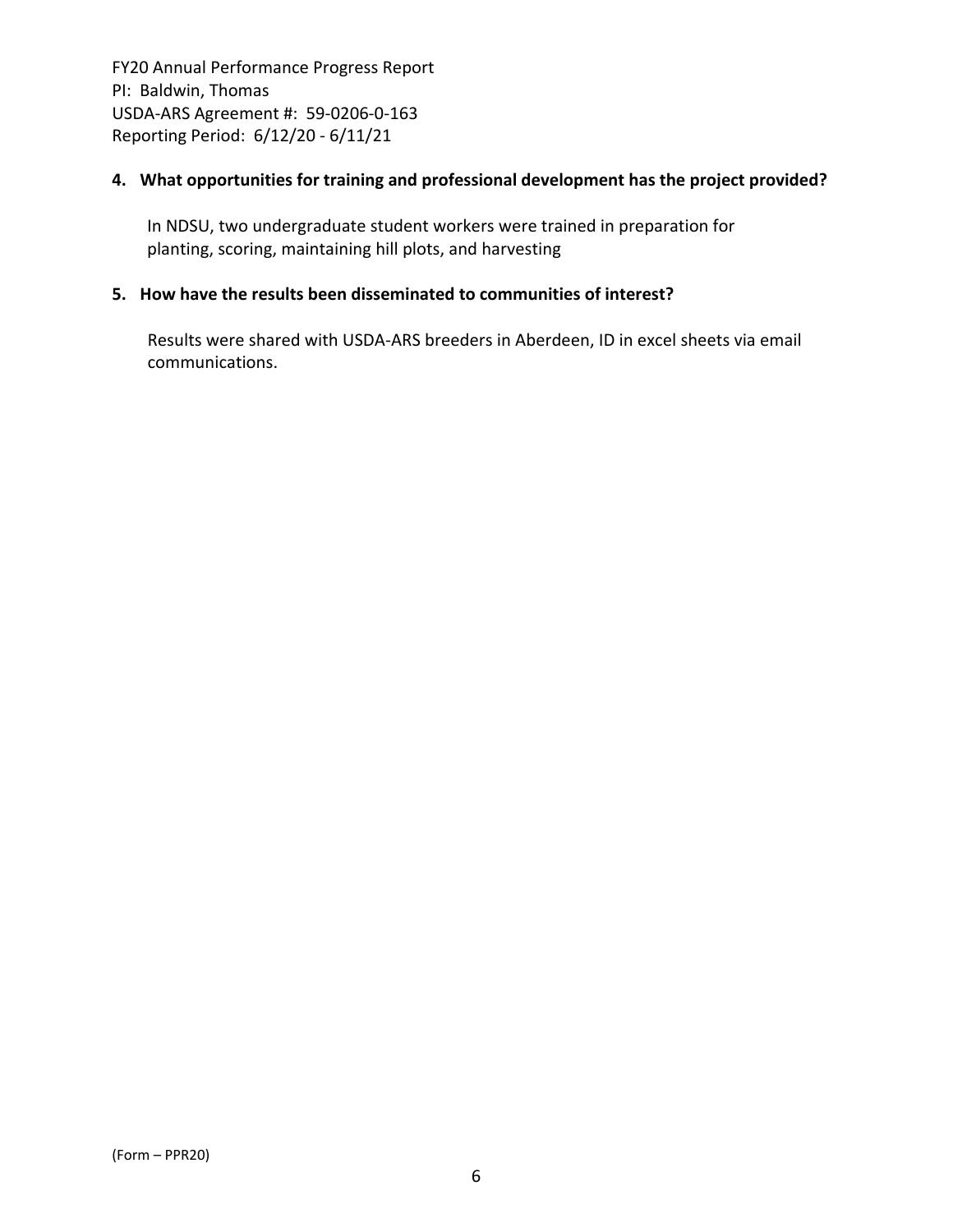## **Project 4:** *Development of 2‐rowed FHB Resistance Germplasm and Cultivars*

#### **1. What are the major goals and objectives of the research project?**

The major goal of this project is to add FHB resistance data into the germplasm profile and breeding program that is essential for cultivar development for FHB resistance in the western germplasm.

**2. What was accomplished under these goals or objectives?** *(For each major goal/objective, address these three items below.)*

#### **a) What were the major activities?**

Major activities included screening 100 lines from Dr. Gongshe Hu's barley breeding program from Aberdeen, ID in two North Dakota misted FHB nurseries. The Fargo and Langdon, ND nurseries were planted, maintained, inoculated, scored, and harvested for these lines in a replicated fashion.

#### **b) What were the significant results?**

Evaluated lines from this breeding program have comparable levels of resistance to the 2‐row resistant check Conlon. Sufficient FHB incidence was recorded in both nurseries in 2020 to evaluate both FHB severity and DON in the lines tested.

#### **c) List key outcomes or other achievements.**

Results of the two trials were reported back to the PIs in Aberdeen Idaho breeding program to inform the selection in their programs.

# **3. Was this research impacted by the COVID‐19 pandemic (i.e. university shutdowns and/or restrictions, reduced or lack of support personnel, etc.)? If yes, please explain how this research was impacted or is continuing to be impacted.**

Members of my team were directly affected by COVID‐19 and field ratings in Fargo and Langdon had to be delayed. However, rating was still accomplished effectively later in the season. Travel restrictions was also an issue and limited travel to Langdon for more attentive management. Additionally, we agreed to plant additional barley breeding materials from the North Dakota and other Universities for assessment in our misted nurseries in Fargo and Langdon. As a result, the size of our Fargo and Langdon misting nurseries were increased to provide testing for their materials. Cost of travel was also increased due to the requirement to travel in separate vehicles to limit the spread of potential COVID cases.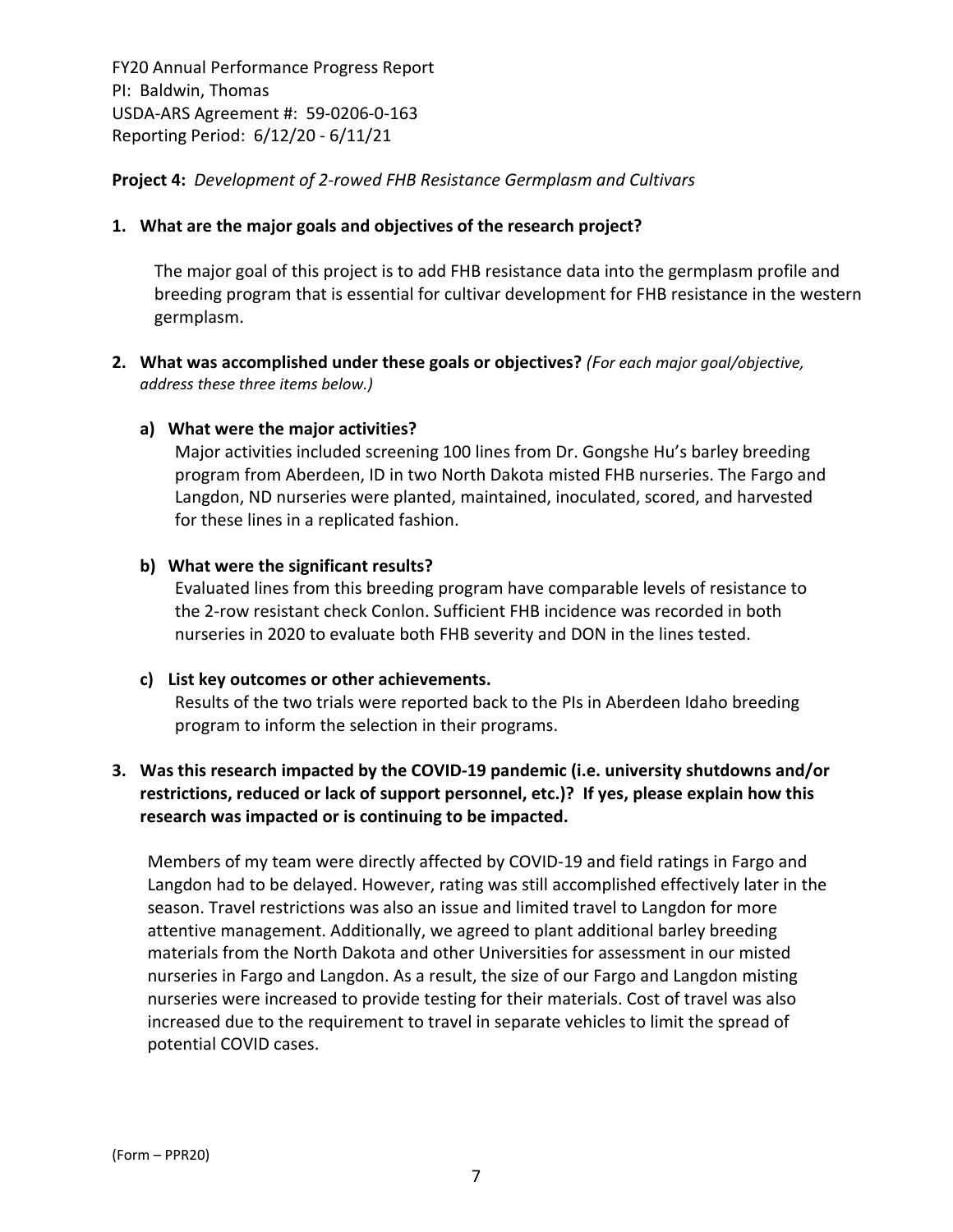## **4. What opportunities for training and professional development has the project provided?**

In NDSU, two undergraduate student workers were trained in preparation for planting, scoring, maintaining hill plots, and harvesting

## **5. How have the results been disseminated to communities of interest?**

Results were shared with USDA‐ARS breeders in Aberdeen, ID in excel sheets via email communications.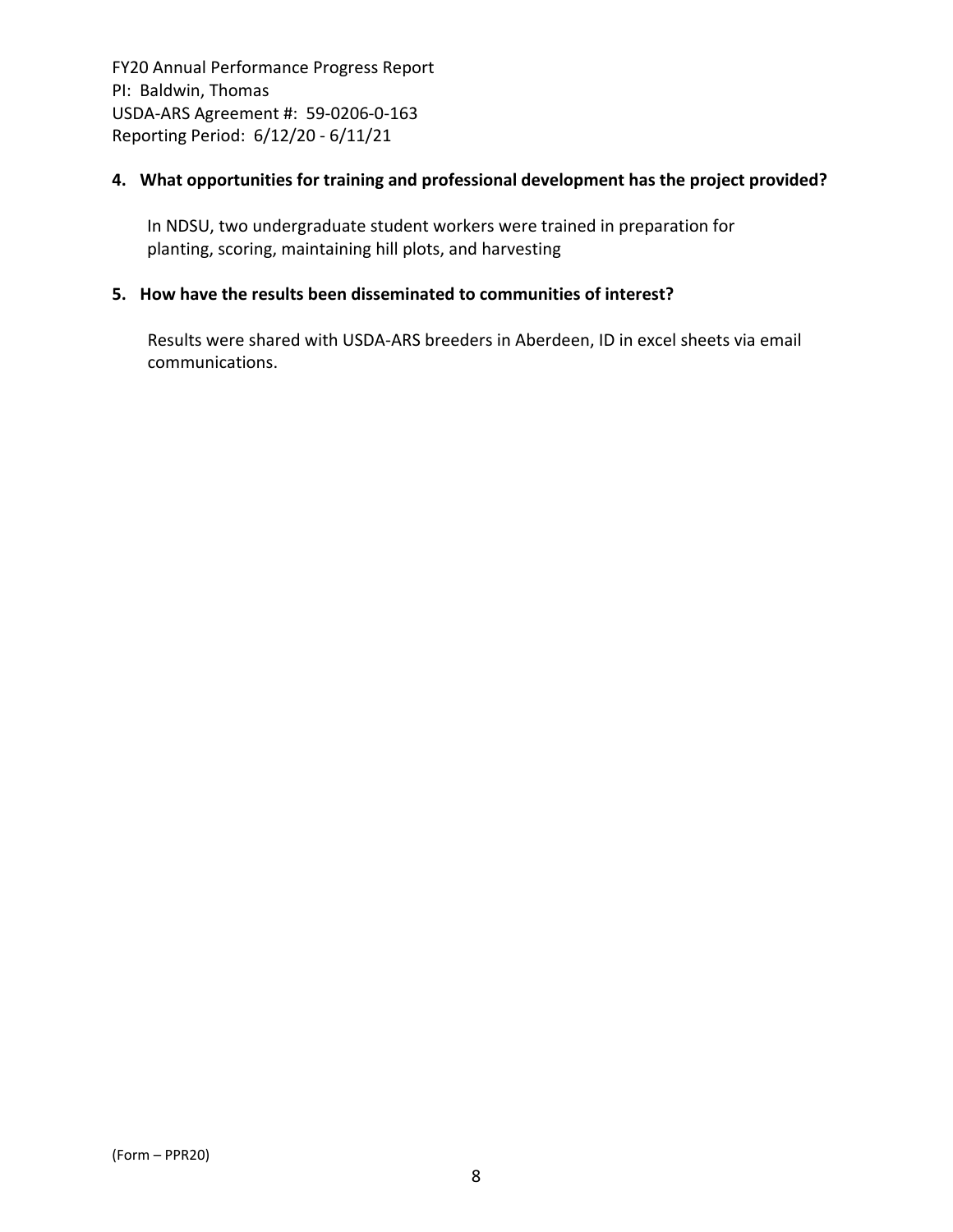# **Training of Next Generation Scientists**

**Instructions:** Please answer the following questions as it pertains to the FY20 award period (6/12/20 ‐ 6/11/21). The term "support" below includes any level of benefit to the student, ranging from full stipend plus tuition to the situation where the student's stipend was paid from other funds, but who learned how to rate scab in a misted nursery paid for by the USWBSI, and anything in between.

**1. Did any graduate students in your research program supported by funding from your USWBSI grant earn their MS degree during the FY19 award period?**  $\Box$ Yes  $\boxtimes$ No  $\Box$  Not Applicable

**If yes, how many?** Click to enter number here.

**2. Did any graduate students in your research program supported by funding from your USWBSI grant earn their Ph.D. degree during the FY19 award period?**

 $\Box$ Yes  $\boxtimes$ No  $\Box$  Not Applicable

**If yes, how many?** Click to enter number here.

**3. Have any post docs who worked for you during the FY19 award period and were supported by funding from your USWBSI grant taken faculty positions with universities?**  $\Box$ Yes  $\boxtimes$ No  $\Box$  Not Applicable

**If yes, how many?** Click to enter number here.

**4. Have any post docs who worked for you during the FY19 award period and were supported by funding from your USWBSI grant gone on to take positions with private ag‐ related companies or federal agencies?**

 $\square$ Yes  $\square$ No  $\square$  Not Applicable

**If yes, how many?** Click to enter number here.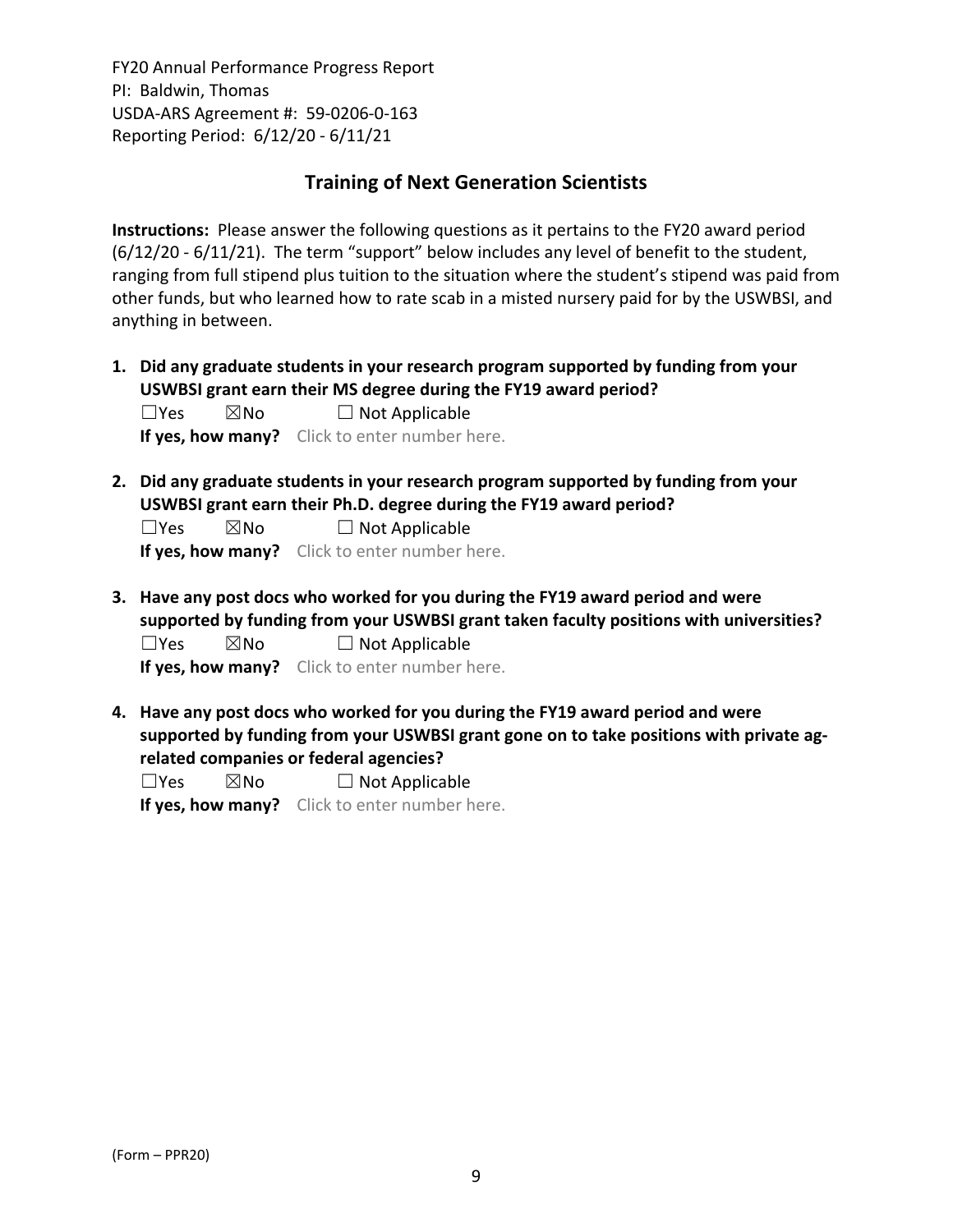# **Release of Germplasm/Cultivars**

**Instructions:** In the table below, list all germplasm and/or cultivars released with full or partial support through the USWBSI during the FY20 award period (6/12/20 - 6/11/21). All columns must be completed for each listed germplasm/cultivar. Use the key below the table for Grain Class abbreviations. 

| <b>Name of Germplasm/Cultivar</b> | <b>Grain Class</b>    | <b>FHB Resistance</b>                                  | <b>FHB</b><br>Rating<br>$(0-9)$  | Year<br><b>Released</b> |
|-----------------------------------|-----------------------|--------------------------------------------------------|----------------------------------|-------------------------|
| Not applicable to this project.   | Select Grain<br>Class | Select what represents<br>your most resistant<br>check | Enter as<br>$text 0-9$<br>rating | Select Year             |
| Click here to enter text.         | Select Grain<br>Class | Select what represents<br>your most resistant<br>check | Enter as<br>text 0-9<br>rating   | Select Year             |
| Click here to enter text.         | Select Grain<br>Class | Select what represents<br>your most resistant<br>check | Enter as<br>text 0-9<br>rating   | Select Year             |
| Click here to enter text.         | Select Grain<br>Class | Select what represents<br>your most resistant<br>check | Enter as<br>text 0-9<br>rating   | Select Year             |
| Click here to enter text.         | Select Grain<br>Class | Select what represents<br>your most resistant<br>check | Enter as<br>text 0-9<br>rating   | Select Year             |
| Click here to enter text.         | Select Grain<br>Class | Select what represents<br>your most resistant<br>check | Enter as<br>text 0-9<br>rating   | Select Year             |
| Click here to enter text.         | Select Grain<br>Class | Select what represents<br>your most resistant<br>check | Enter as<br>text 0-9<br>rating   | Select Year             |
| Click here to enter text.         | Select Grain<br>Class | Select what represents<br>your most resistant<br>check | Enter as<br>text 0-9<br>rating   | Select Year             |
| Click here to enter text.         | Select Grain<br>Class | Select what represents<br>your most resistant<br>check | Enter as<br>text 0-9<br>rating   | Select Year             |
| Click here to enter text.         | Select Grain<br>Class | Select what represents<br>your most resistant<br>check | Enter as<br>text 0-9<br>rating   | Select Year             |
| Click here to enter text.         | Select Grain<br>Class | Select what represents<br>your most resistant<br>check | Enter as<br>text 0-9<br>rating   | Select Year             |
| Click here to enter text.         | Select Grain<br>Class | Select what represents<br>your most resistant<br>check | Enter as<br>text 0-9<br>rating   | Select Year             |
| Click here to enter text.         | Select Grain<br>Class | Select what represents<br>your most resistant<br>check | Enter as<br>text 0-9<br>rating   | Select Year             |
| Click here to enter text.         | Select Grain<br>Class | Select what represents<br>your most resistant<br>check | Enter as<br>text 0-9<br>rating   | Select Year             |

NOTE: Leave blank if you have nothing to report or if your grant did NOT include any VDHR-related projects.

**NOTE:** List the associated release notice or publication under the appropriate sub-section in the 'Publications' section of the FPR.